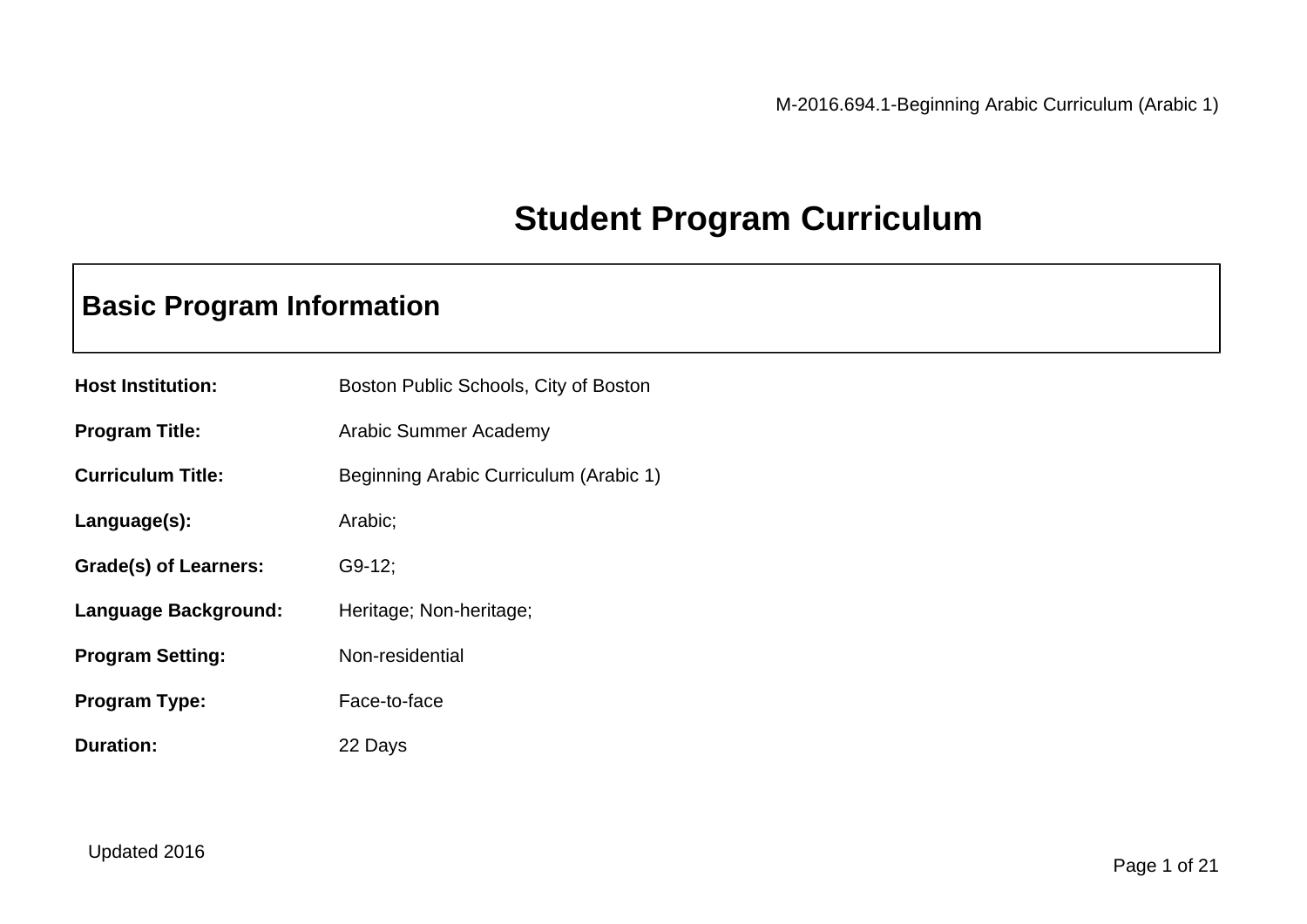M-2016.694.1-Beginning Arabic Curriculum (Arabic 1)

**Contact Hours:** 143 Hours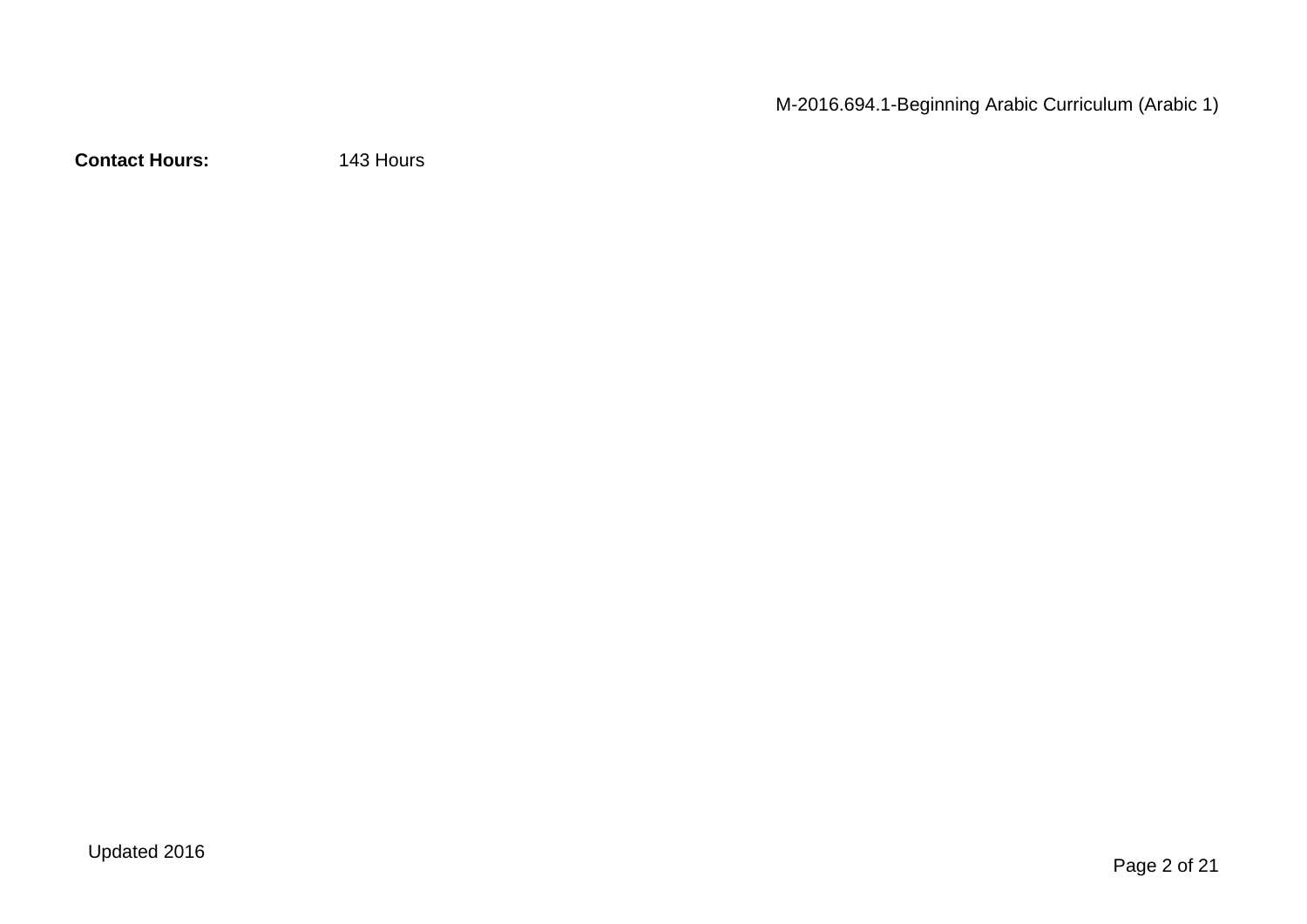## **STAGE 1: What will learners be able to do with what they know by the end of the program?**

### **Target Proficiency/Target Performance**

#### **Target Proficiency Level (by end of program):**

Novice Range

#### **Target Performance Level(s) (during and by end of program):**

Novice low, Novice Mid, Novice High

### **Program Overview and Theme**

The STARTALK Arabic Summer Academy provides students from Boston Public Schools and other area schools with an introduction to Arabic language and culture through a simulated visit to and exploration of a major Arab city. Students will learn to read, write and speak Arabic with the goal of communication: they will learn to read Arabic script in order to read signposts and menus; they will learn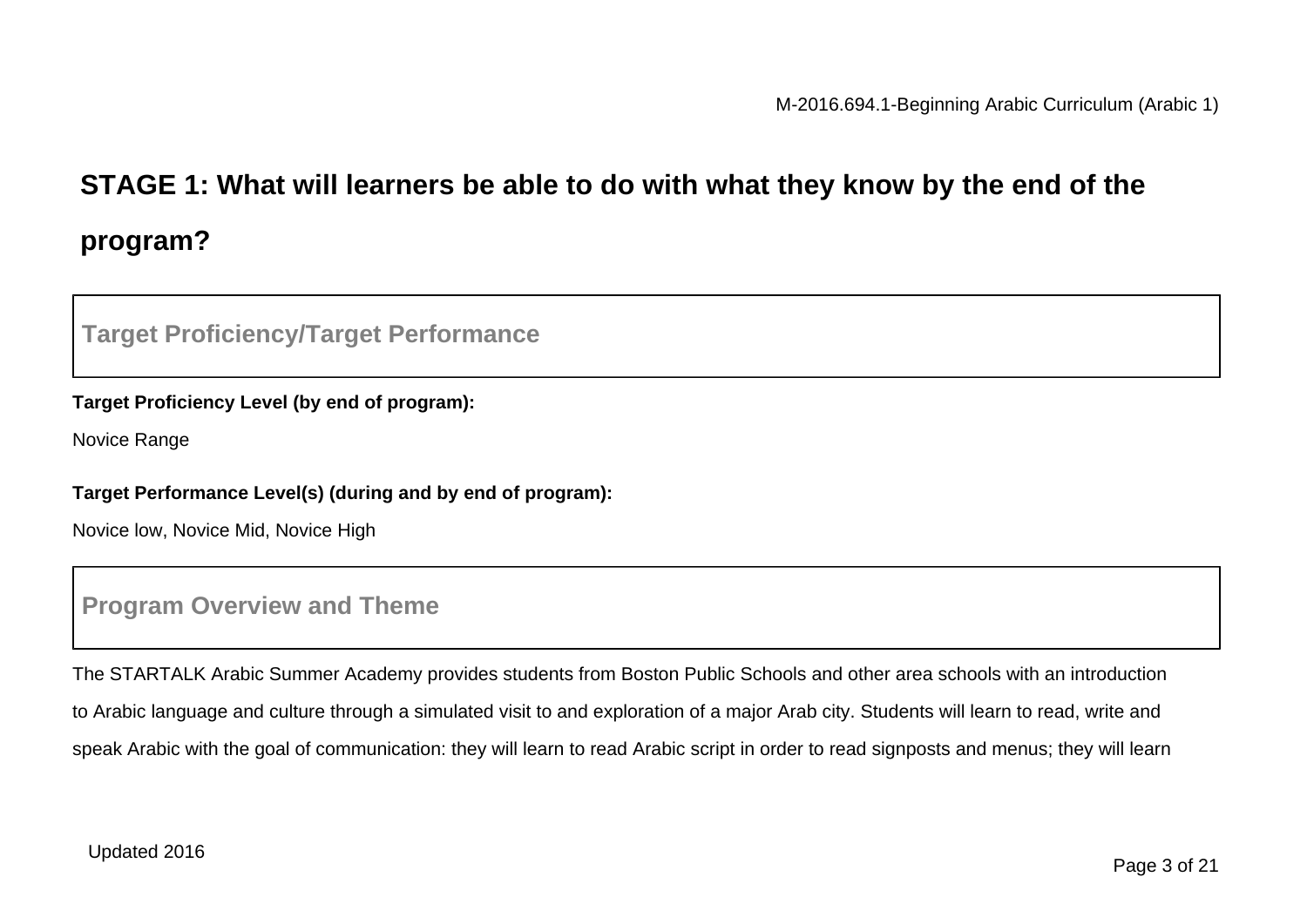how to greet strangers and interact politely with them; and they will be able to ask for directions and take a shopping trip, interacting with shopkeepers in Arabic. Through this exploration of the city, students will learn and experience Arabic in an authentic cultural context, encountering and analyzing the real, every-day products and practices of Arab cities. Students will study features of Arab city design and Islamic architecture, in preparation for a field trip to a Boston mosque where they will connect with local Arab and Muslim communities. Exploring and describing another city will grant students the opportunity to look closely at life in their own city: they will be able to describe their own daily routines, making simple comparisons between their life and that of an urban Arab teenager. The communicative and cultural aspects of the theme will guide all of the classes and activity clubs that students participate in throughout the summer. All students will learn to communicate through the presentational, interpretive, and interpersonal modes in a variety of straightforward situations that would take place while visiting an Arab city. Students' interaction with language and culture through the STARTALK Arabic Summer Academy will equip them to communicate with sympathetic native speakers of the language, and for further study of the language in the US and abroad. Note on heritage learners: The portion of our students who are heritage learners (usually around 20%) will be able to take an active part in lessons that are differentiated according to their backgrounds. At times when the material that is presented is familiar to heritage learners (as is often the case with the alphabet) heritage learners will review their knowledge and then take part in other enrichment tasks. At other times, lessons will be flexible enough to encourage students to push themselves to the level that will challenge them. Furthermore, teachers will take advantage of heritage learners' experience to benefit the class as a whole. Asking these students to share their own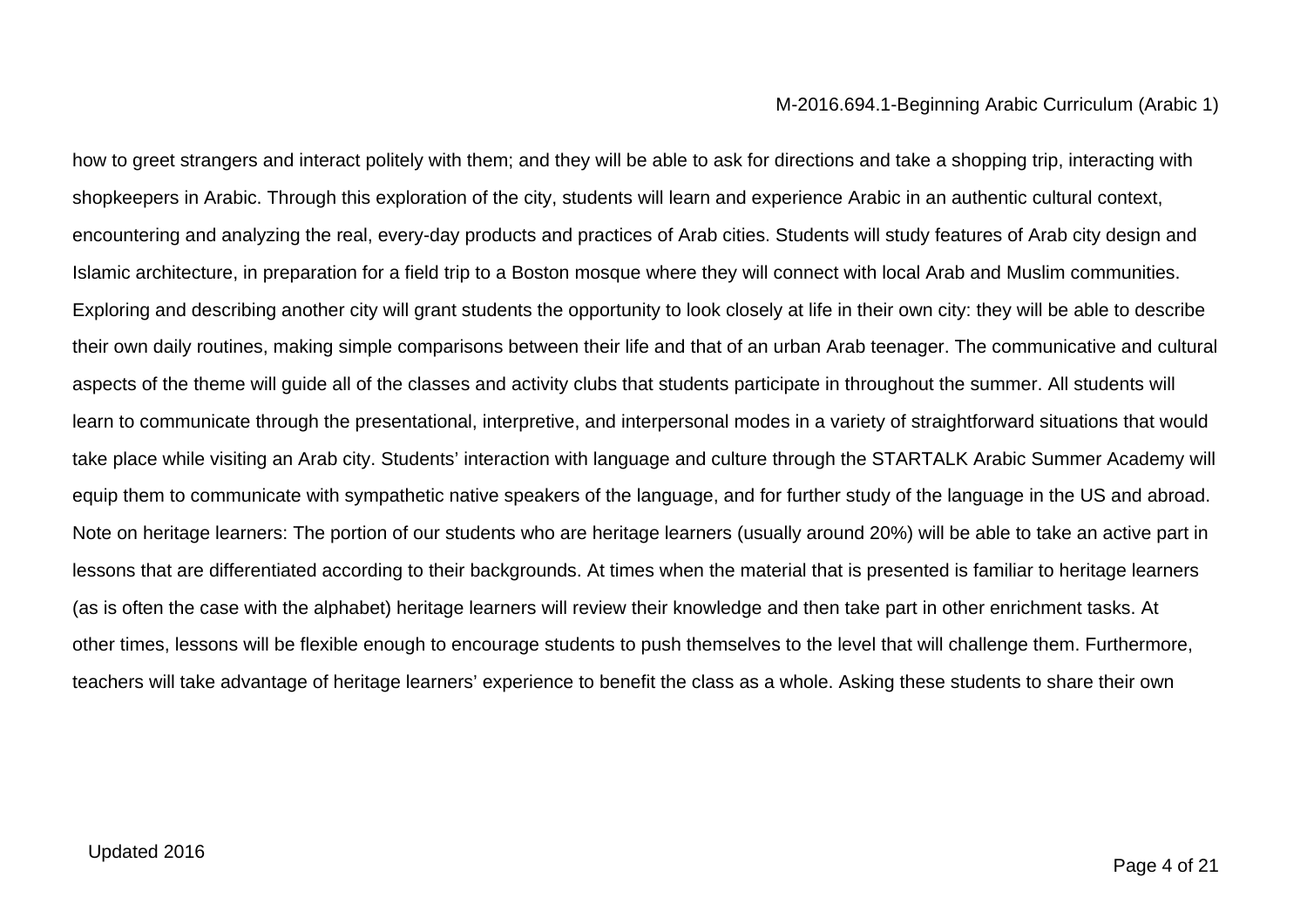knowledge and personal experience with their classmates will provide another basis for comparison within the various communities of the Arab world as a whole.

| <b>Learning Goals</b>                                                                                                                                                                           |                                                                                              |
|-------------------------------------------------------------------------------------------------------------------------------------------------------------------------------------------------|----------------------------------------------------------------------------------------------|
| <b>NCSSFL-ACTFL Global Can-Do Benchmarks</b><br>Be sure to label the mode and proficiency level of each statement.                                                                              | <b>Program Can-Do Statements or</b><br><b>NCSSFL-ACTFL Can-Do Statements</b>                 |
| <b>Interpersonal Communication</b>                                                                                                                                                              |                                                                                              |
| (Novice Mid: I can communicate on very familiar topics using<br>a variety of words and phrases that I have practiced and<br>memorized. )(Novice High: I can communicate and exchange            | 1. I can ask about prices and quantities in the soug (market) of our<br><b>ASA Arab City</b> |
| information about familiar topics using phrases and simple<br>sentences, sometimes supported by memorized language. I can<br>usually handle short social interactions in everyday situations by | 2. I can ask for and give simple directions to different landmarks in<br>our ASA Arab City   |
| asking and answering simple questions.)                                                                                                                                                         |                                                                                              |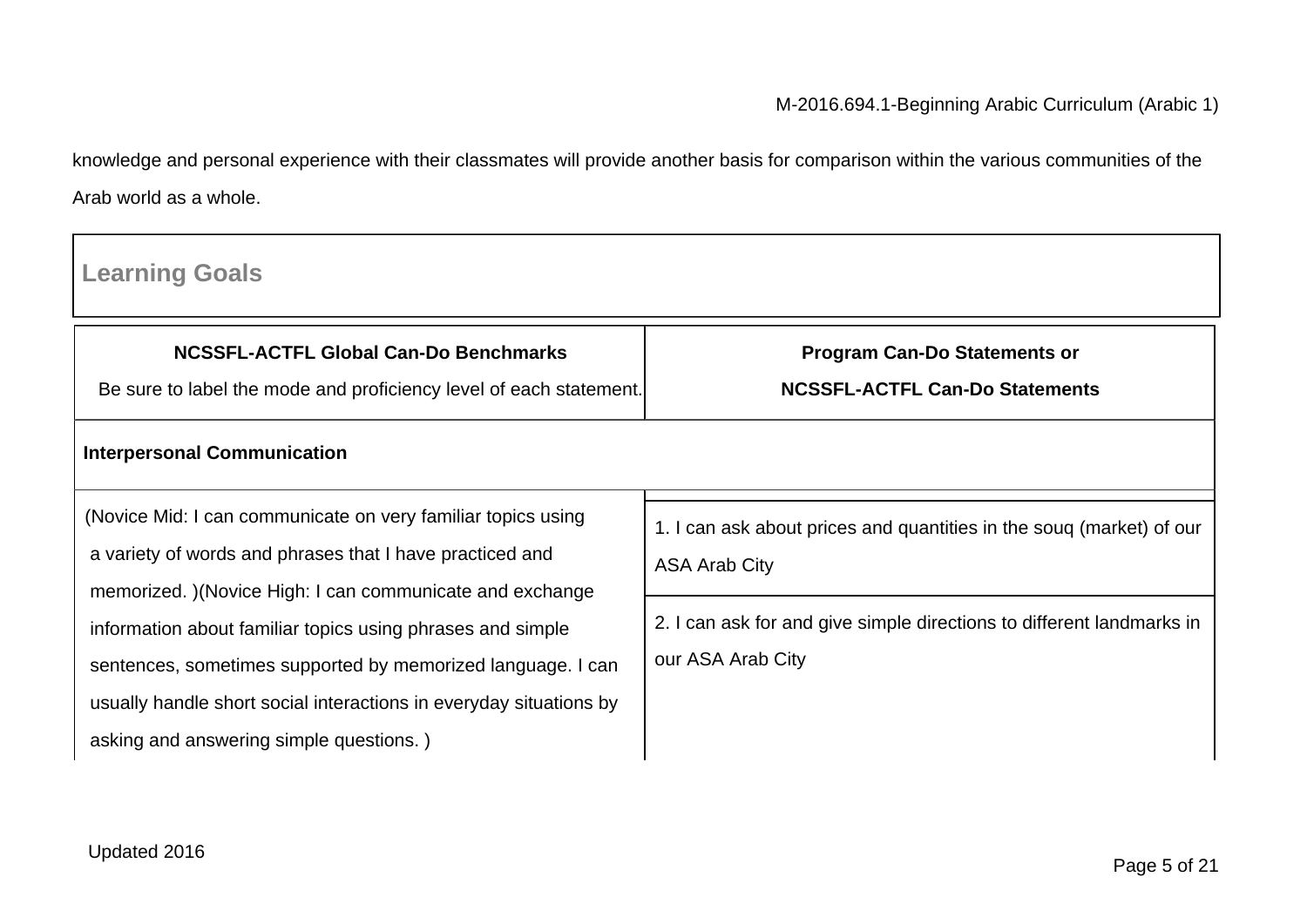|                                                                                                                                                                                                                                  | 3. I can greet native Arabic speaking shopkeepers at Haymarket<br>(a farmer's market) in Boston                                                                                                                                                                                                               |
|----------------------------------------------------------------------------------------------------------------------------------------------------------------------------------------------------------------------------------|---------------------------------------------------------------------------------------------------------------------------------------------------------------------------------------------------------------------------------------------------------------------------------------------------------------|
| <b>Interpretive Listening</b>                                                                                                                                                                                                    |                                                                                                                                                                                                                                                                                                               |
| (Novice Mid: I can often understand words, phrases, and simple<br>sentences related to everyday life.) (Novice High: I can recognize<br>pieces of information and sometimes understand the main topic of<br>what is being said.) | 4. I can understand the names of items for sale (such as food and<br>classroom supplies) in the souq (market) of our ASA Arab City<br>5. I can understand a simple story about my peers' daily activities<br>6. I can follow some multistep directions or instructions navigating<br>around our ASA Arab City |
| <b>Interpretive Reading</b>                                                                                                                                                                                                      |                                                                                                                                                                                                                                                                                                               |
| (Novice Mid: I can recognize some letters or characters. I can<br>understand some learned or memorized words and phrases when<br>I read. ) (Novice High: I can understand familiar words, phrases,                               | 7. I can read simple information about objects for sale at the soug<br>(market) of our ASA Arab City                                                                                                                                                                                                          |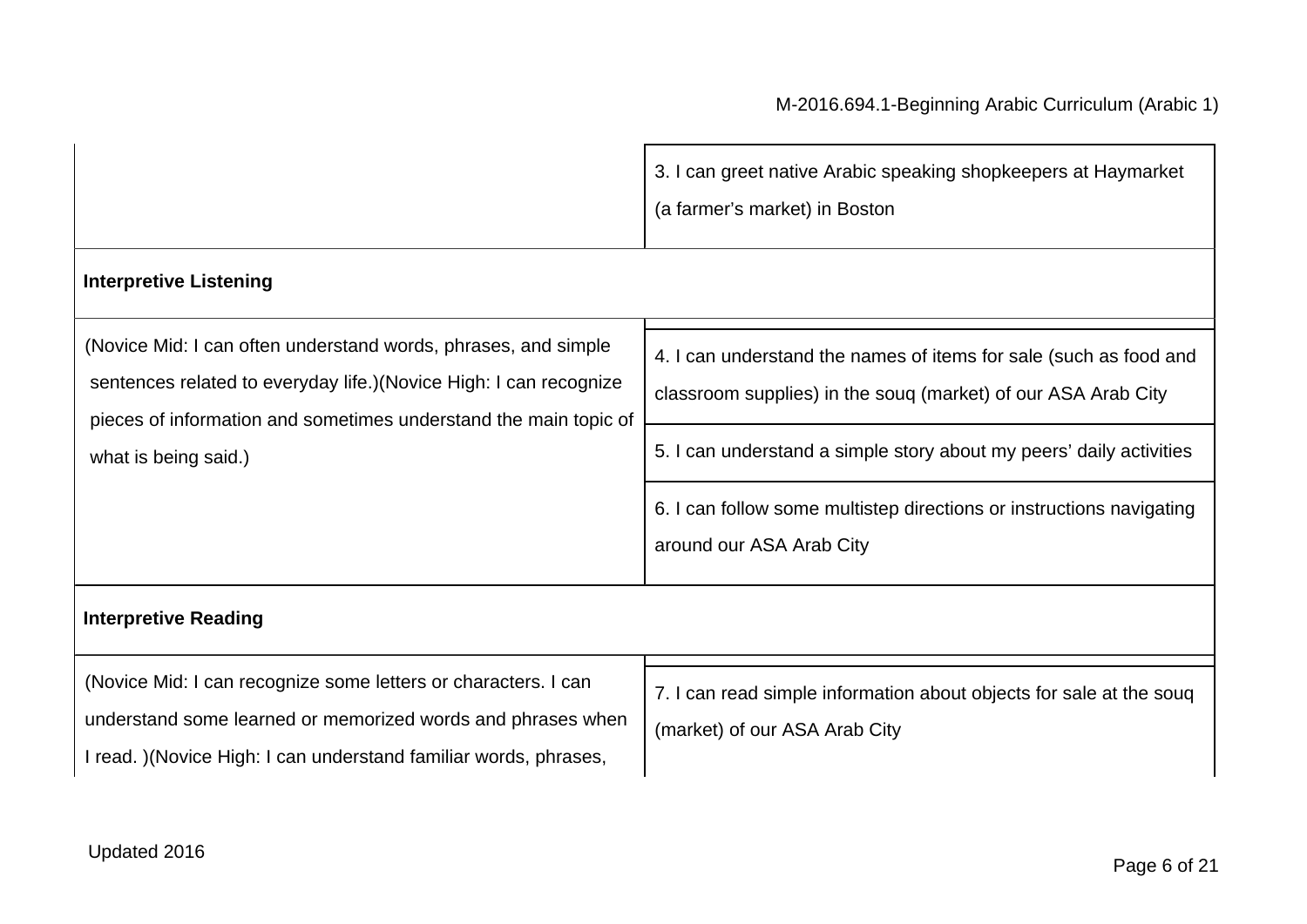| and sentences within short and simple texts related to everyday<br>life. I can sometimes understand the main idea of what I have<br>read.)                                                                                                                                                                | 8. I can read the signs and directions posted around our ASA Arab<br>City<br>9. I can recognize familiar names and phrases describing daily life<br>and activities that take place in a city |
|-----------------------------------------------------------------------------------------------------------------------------------------------------------------------------------------------------------------------------------------------------------------------------------------------------------|----------------------------------------------------------------------------------------------------------------------------------------------------------------------------------------------|
| <b>Presentational Speaking</b>                                                                                                                                                                                                                                                                            |                                                                                                                                                                                              |
| (Novice Mid: I can present information about myself and some<br>other very familiar topics using a variety of words, phrases, and<br>memorized expressions. ) (Novice High: I can present basic<br>information on familiar topics using language I have practiced<br>using phrases and simple sentences.) | 10. I can express my likes and dislikes about items sold in in the<br>soug (market) of our ASA Arab City                                                                                     |
|                                                                                                                                                                                                                                                                                                           | 11. I can present information about family members and family life<br>in the Arab world using phrases and simple sentences                                                                   |
|                                                                                                                                                                                                                                                                                                           | 12. I can narrate the activities my daily life in Boston based on my<br>written short story                                                                                                  |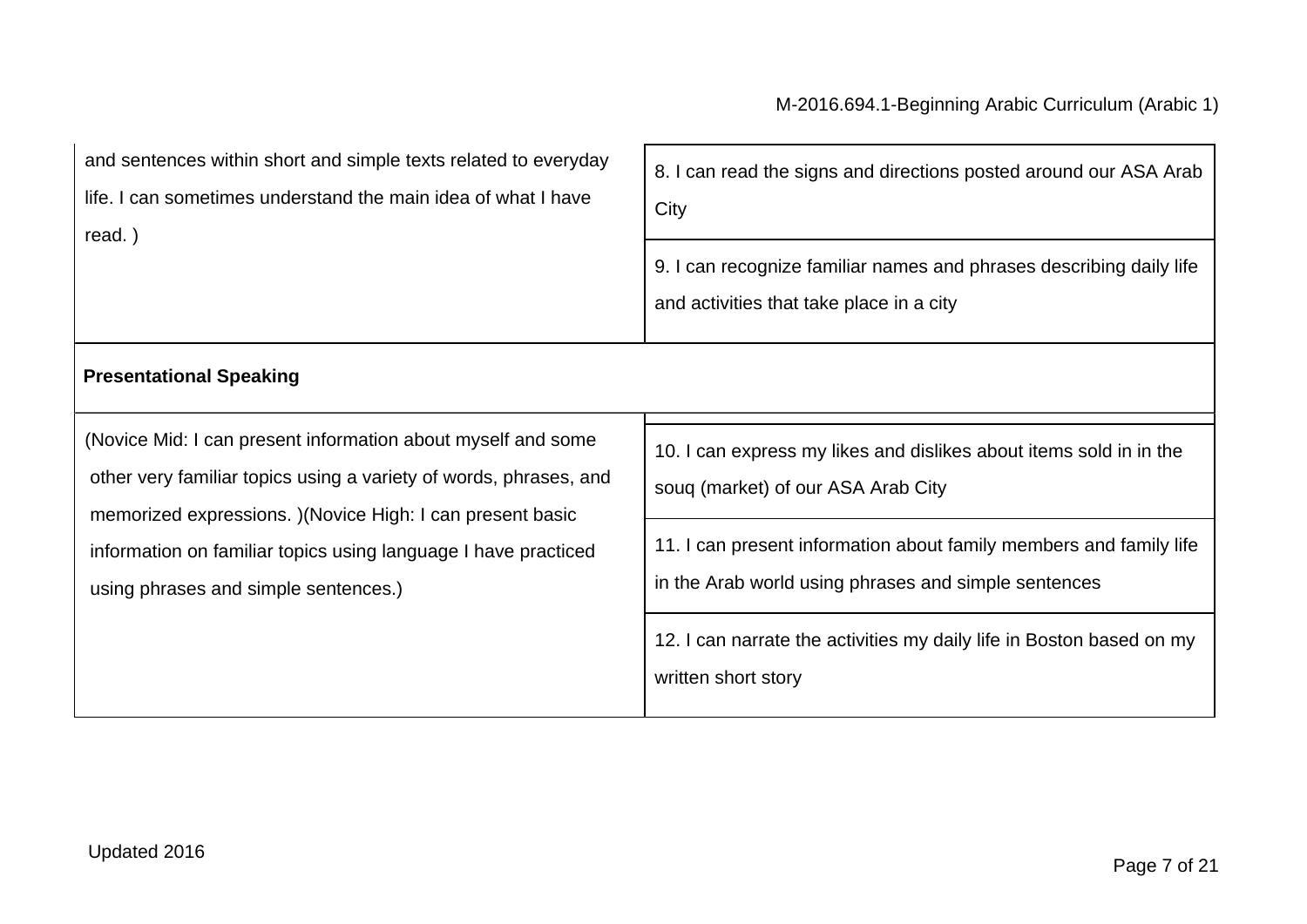| <b>Presentational Writing</b>                                                                                                                                                    |                                                                                               |  |
|----------------------------------------------------------------------------------------------------------------------------------------------------------------------------------|-----------------------------------------------------------------------------------------------|--|
| (Novice Mid: I can write lists and memorized phrases on familiar<br>topics.) (Novice High: I can write short messages and notes on<br>familiar topics related to everyday life.) | 13. I can write information about my daily life on our program<br>"facebook" wall             |  |
|                                                                                                                                                                                  | 14. I can write a short story about my daily life in Boston                                   |  |
|                                                                                                                                                                                  | 15. I can write a shopping list for going to the soug (market) of our<br><b>ASA Arab City</b> |  |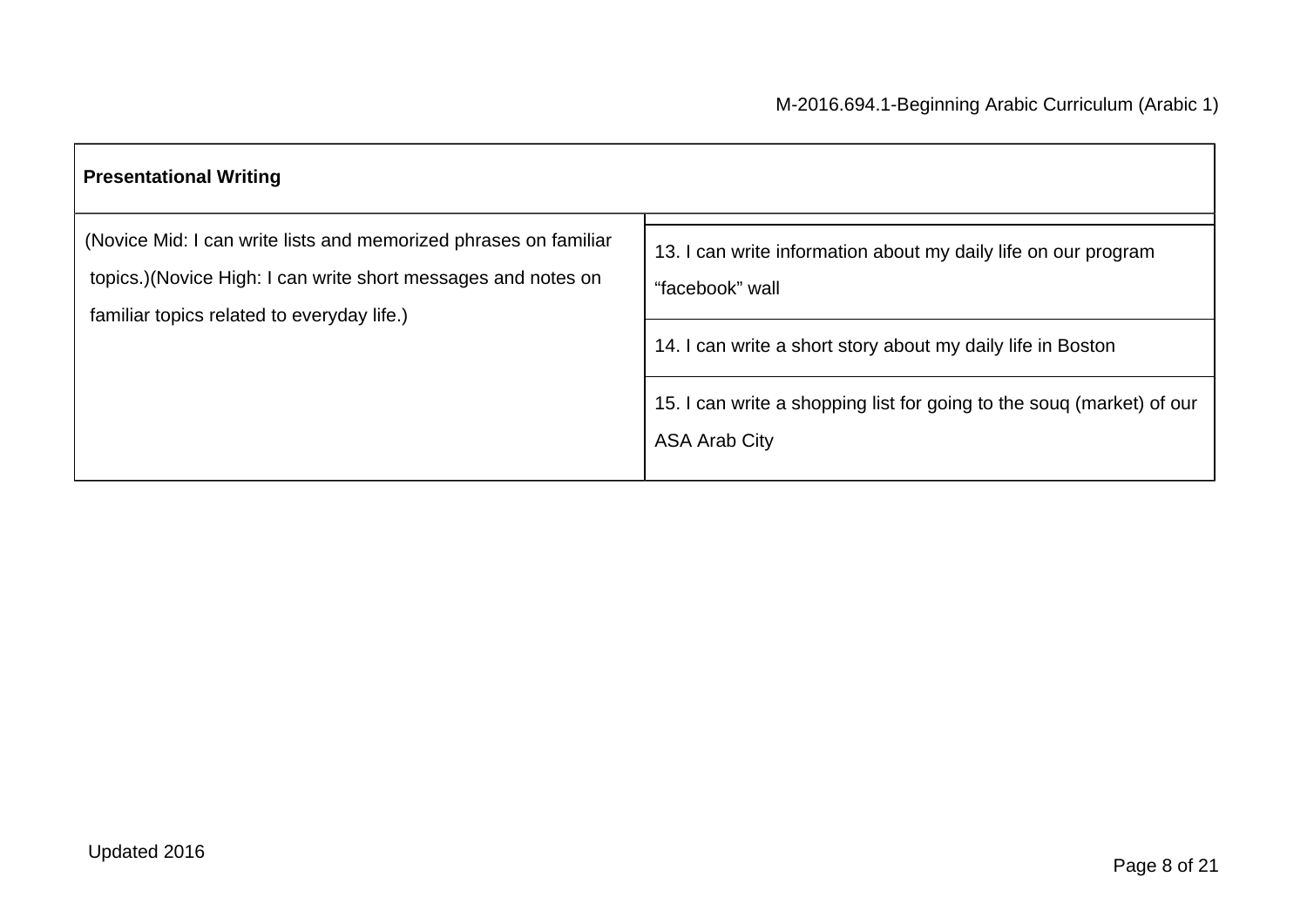## **STAGE 2: How will learners demonstrate what they can do with what they know by the end of the program?**

| Summative Performance Assessment                                                                                                  |                                                                                                                                               |                                                                                                                                                                                                                             |  |
|-----------------------------------------------------------------------------------------------------------------------------------|-----------------------------------------------------------------------------------------------------------------------------------------------|-----------------------------------------------------------------------------------------------------------------------------------------------------------------------------------------------------------------------------|--|
| <b>INTERPRETIVE TASK</b>                                                                                                          | <b>INTERPERSONAL TASK</b>                                                                                                                     | <b>PRESENTATIONAL TASK</b>                                                                                                                                                                                                  |  |
| Learners understand, interpret,<br>and analyze what is heard, read,<br>or viewed on a variety of topics.                          | Learners interact and negotiate<br>meaning in spoken, or written<br>conversations to share information,<br>reactions, feelings, and opinions. | Learners present information, concepts,<br>and ideas to inform, explain, persuade,<br>and narrate on a variety of topics using<br>appropriate media and adapting to various<br>audiences of listeners, readers, or viewers. |  |
| Students will listen to directions within<br>the school building (set up as a city) and<br>be assessed on their ability to follow | In small groups, students will play the<br>role of customers at our ASA soug<br>(market). Students will be given currency                     | Students will write and illustrate a<br>creative short story about their real<br>or imaginary daily life in the city of                                                                                                     |  |

**Summative Performance Assessment**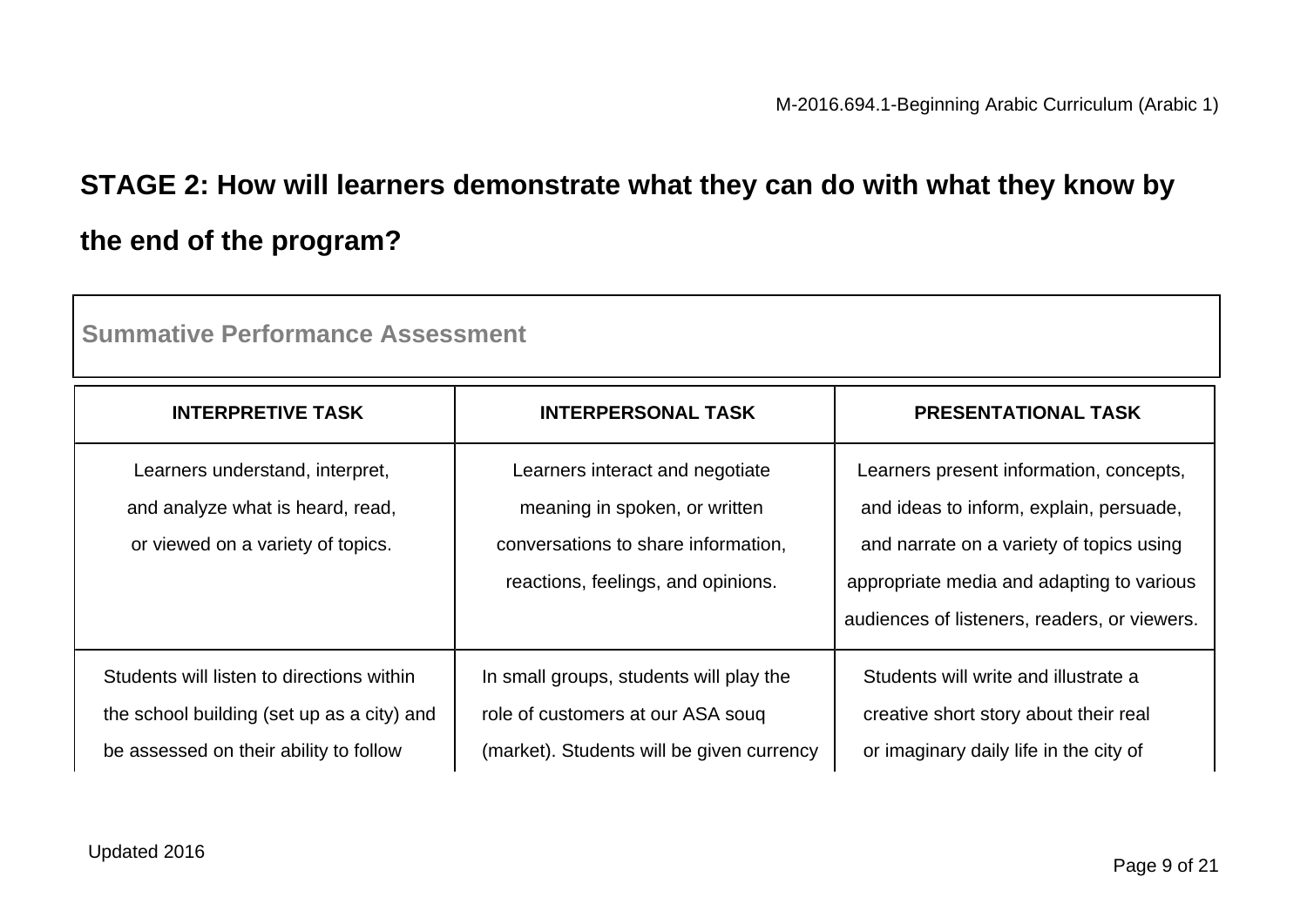directions accurately. Students will be able to understand the main ideas of conversation regarding location and geography (within the city).

and will compete with other groups to purchase the most materials for the least amount of money. They must display their ability to greet and interact politely with the shopkeepers (played by Arabic 2 students), as well as barter and negotiate a price. In doing so, students must express their preferences and be able to provide basic descriptions of what they are looking for at the market in a culturally-appropriate manner.

Boston. Students will write brief narrative describing their families, activities, and routines in Boston. Students will present their stories to one another at the end of the program as well as to the parents during graduation.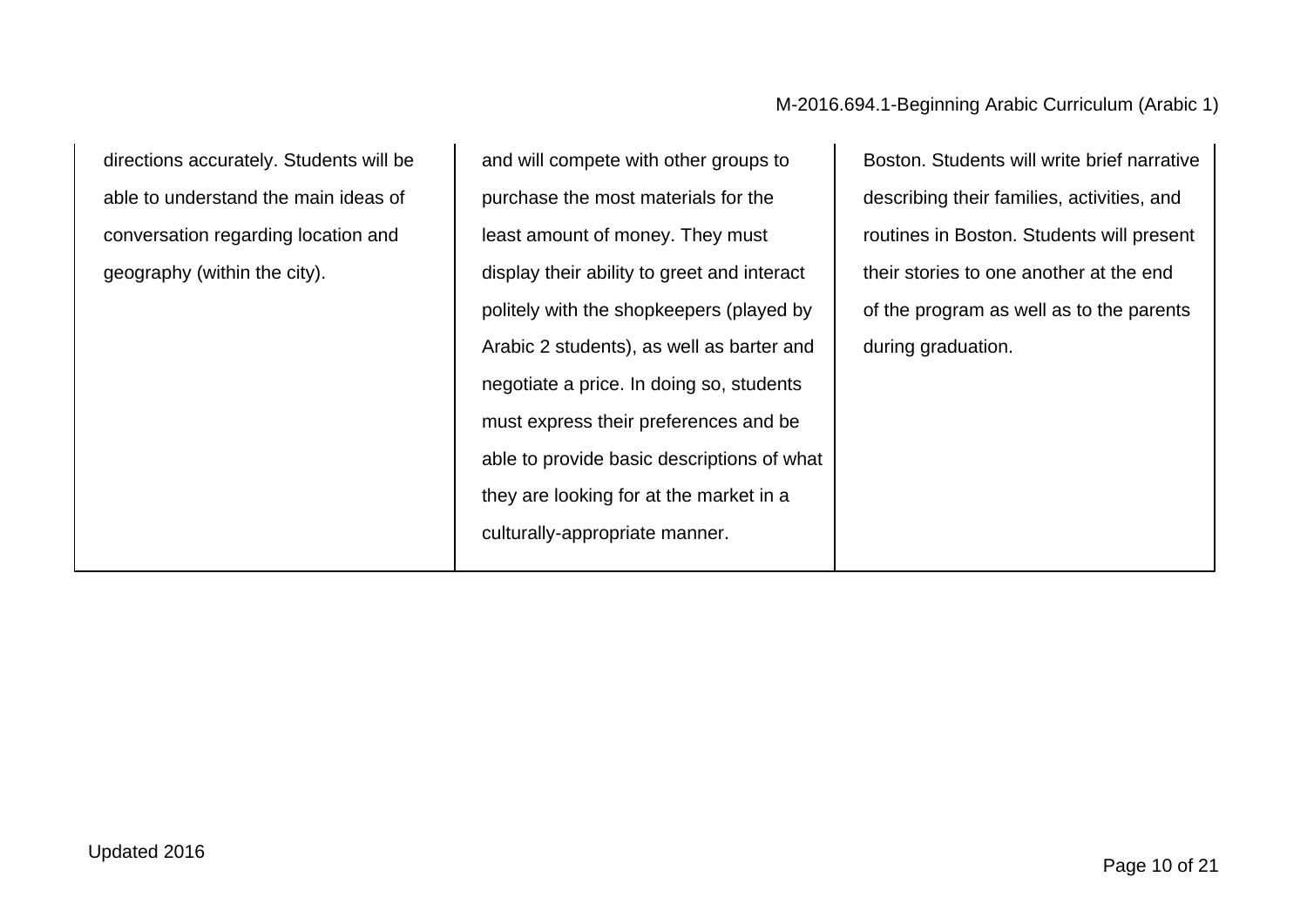# **STAGE 3: What will prepare learners to demonstrate what they can do with what they know?**

| No. | <b>Program Can-Do</b>          | Language, Culture, Content           | <b>Major Learning</b>                  |
|-----|--------------------------------|--------------------------------------|----------------------------------------|
|     | <b>Statements NCSSFL-</b>      | Learners need to use List the        | <b>Experiences &amp; Evidence</b>      |
|     | <b>ACTFL Can-Do Statements</b> | language chunks, vocabulary,         | Learners will experience &             |
|     | Learners canThese Can-Dos are  | grammatical structures, cultural     | demonstrateDescribe the key learning   |
|     | from Stage 1 Learning Targets. | knowledge, and content information   | tasks/activities/formative assessments |
|     |                                | that learners need to accomplish the | that allow learners to demonstrate     |
|     |                                | stated Can-Dos listed in column 1.   | that they can meet the stated Can-Do.  |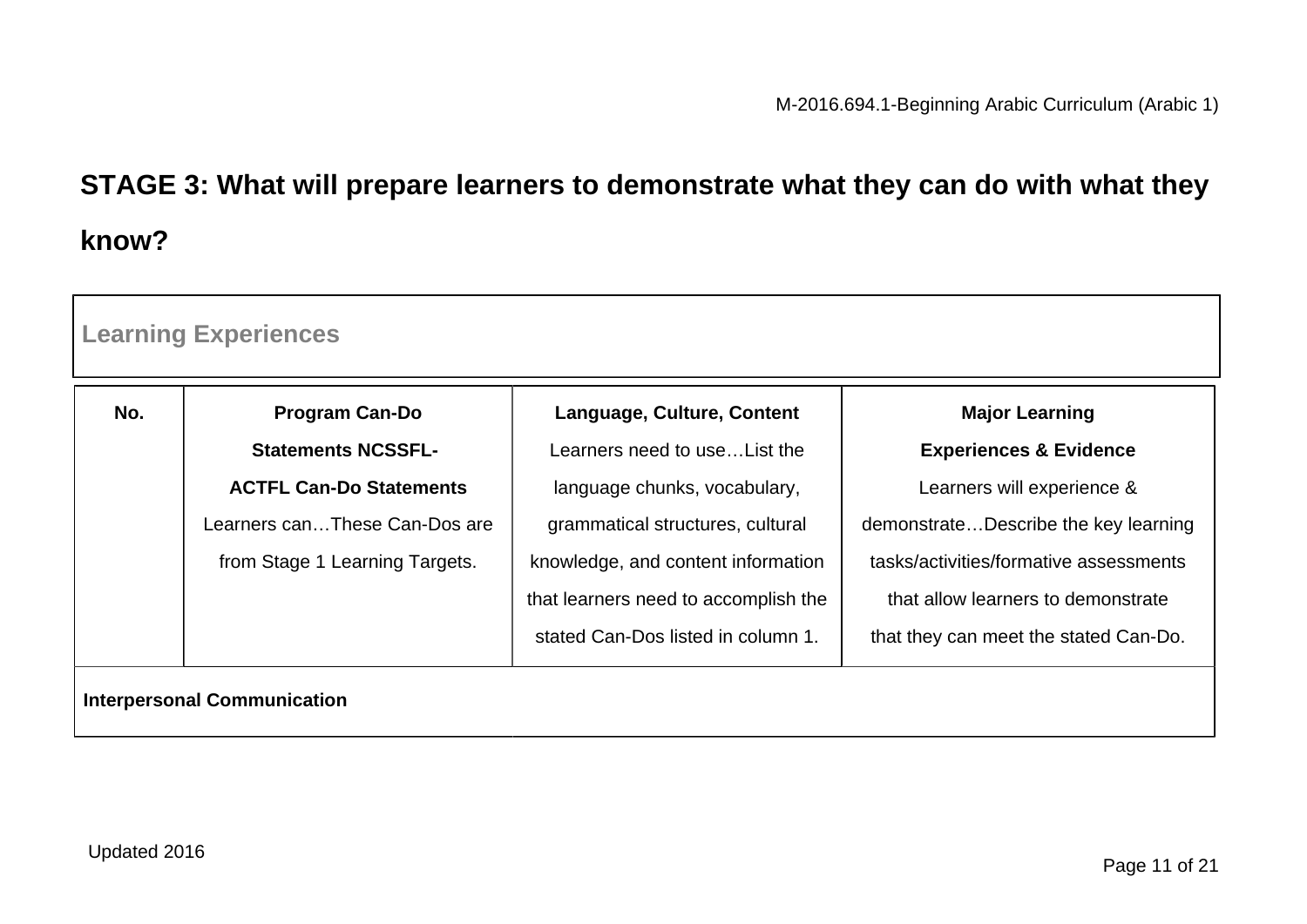|   | I can ask about prices and<br>quantities in the soug (market) of<br>our ASA Arab City      | - Please, thank you - To want -<br>How much? - Expensive, cheap<br>(shopping-related adjectives) -<br>More expensive, more cheap (the<br>comparative) | Students will use their Arabic to<br>purchase items (snacks, school supplies,<br>ASA gear) at our ASA store that is open<br>daily during our breaks throughout<br>the summer Students will use their<br>vocabulary to inquire about prices at both |
|---|--------------------------------------------------------------------------------------------|-------------------------------------------------------------------------------------------------------------------------------------------------------|----------------------------------------------------------------------------------------------------------------------------------------------------------------------------------------------------------------------------------------------------|
|   |                                                                                            |                                                                                                                                                       | our ASA soug (market) as well as with<br>Arab shopkeepers during our Haymarket<br>field trip                                                                                                                                                       |
| 2 | I can ask for and give simple<br>directions to different landmarks in<br>our ASA Arab City | - Where is ? - Close, far - Go,<br>turn, left, right, straight - Classroom,<br>meeting room, office, bathroom,<br>cafeteria                           | Students will need to rely on directions<br>and landmarks around ASA in order<br>to find their classes and cultural clubs<br>Students will practice giving one another<br>directions in a scavenger-hunt style<br>game                             |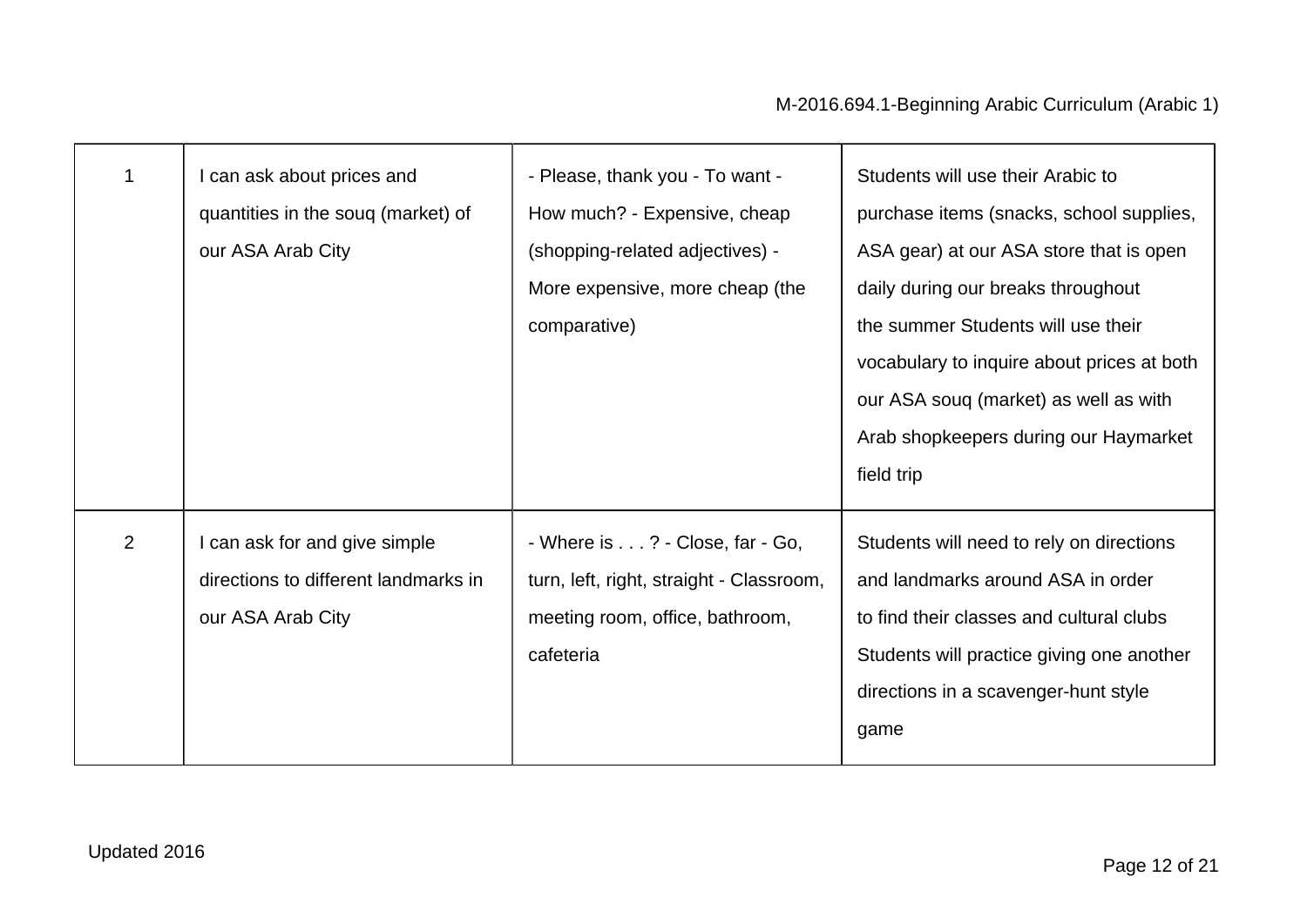| 3                             | can greet native Arabic speaking<br>shopkeepers at Haymarket (a<br>farmer's market) in Boston                                       | - Culturally appropriate greetings<br>and responses for different<br>social settings - Grammatically<br>appropriate greetings and<br>responses for different interlocuters<br>- How are you?, I'm well - Go<br>ahead / here you go | Copy and repeat greeting phrases and<br>responses Act out simple scenarios<br>with teachers and classmates to enact<br>them. Students will use these phrases<br>throughout the program, in both real life<br>and simulated skits                            |
|-------------------------------|-------------------------------------------------------------------------------------------------------------------------------------|------------------------------------------------------------------------------------------------------------------------------------------------------------------------------------------------------------------------------------|-------------------------------------------------------------------------------------------------------------------------------------------------------------------------------------------------------------------------------------------------------------|
| <b>Interpretive Listening</b> |                                                                                                                                     |                                                                                                                                                                                                                                    |                                                                                                                                                                                                                                                             |
| 4                             | can understand the names of<br>items for sale (such as food and<br>classroom supplies) in the souq<br>(market) of our ASA Arab City | Pencil, pen, notebook, book,<br>board Snacks, drinks, water, milk,<br>sandwich Shirt, jacket, pants,<br>shorts, skirt, dress, hat, shoes,<br>sandals                                                                               | Students will listen narrated slideshows<br>of these items as they are sold in the<br>Arab world Students will make their own<br>picture cards with relevant vocabulary<br>items on one side and their names on<br>the other. Students will respond to each |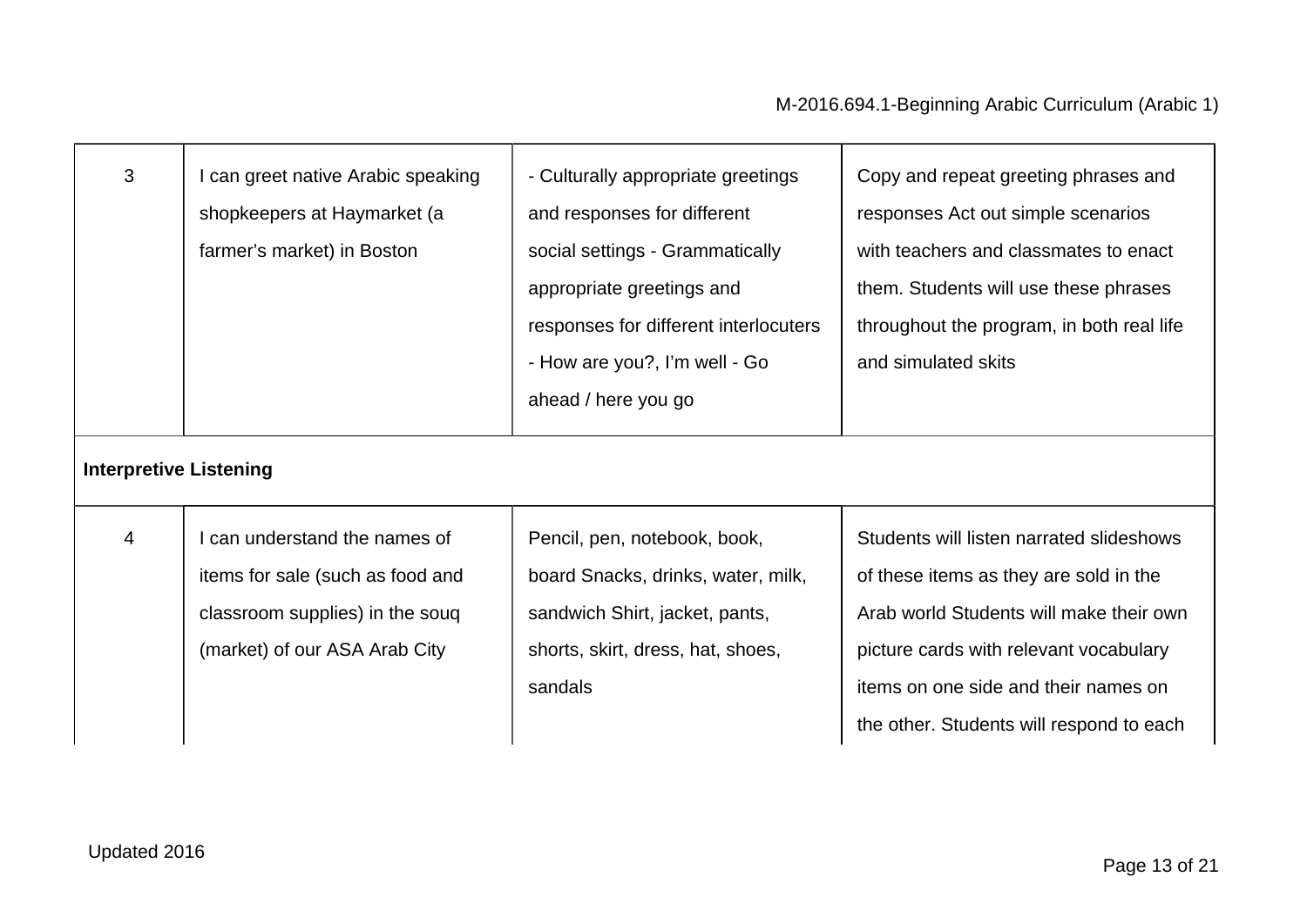|   |                                                                                                |                                                                                                                                      | other by selecting the appropriate items<br>named.                                                                                                                                                                                  |
|---|------------------------------------------------------------------------------------------------|--------------------------------------------------------------------------------------------------------------------------------------|-------------------------------------------------------------------------------------------------------------------------------------------------------------------------------------------------------------------------------------|
| 5 | can understand a simple story<br>about my peers' daily activities                              | - Verb conjugations for first,<br>second, and third person -<br>Present tense nominal and verbal<br>sentences - More, less, the same | Students will listen to each other's final<br>project stories and answer questions<br>about how their lives are similar /<br>different from one another.                                                                            |
| 6 | can follow some multistep<br>directions or instructions navigating<br>around our ASA Arab City | - Left / Right - Entrance / Exit -<br>Forward / turn around - Stop - Up /<br>down                                                    | Students will practice narrating directions<br>as they act them out (TPR / TPRS)<br>Students will put on blindfolds and follow<br>their partner's instructions to navigate<br>their way to prizes hidden throughout the<br>academy. |

#### **Interpretive Reading**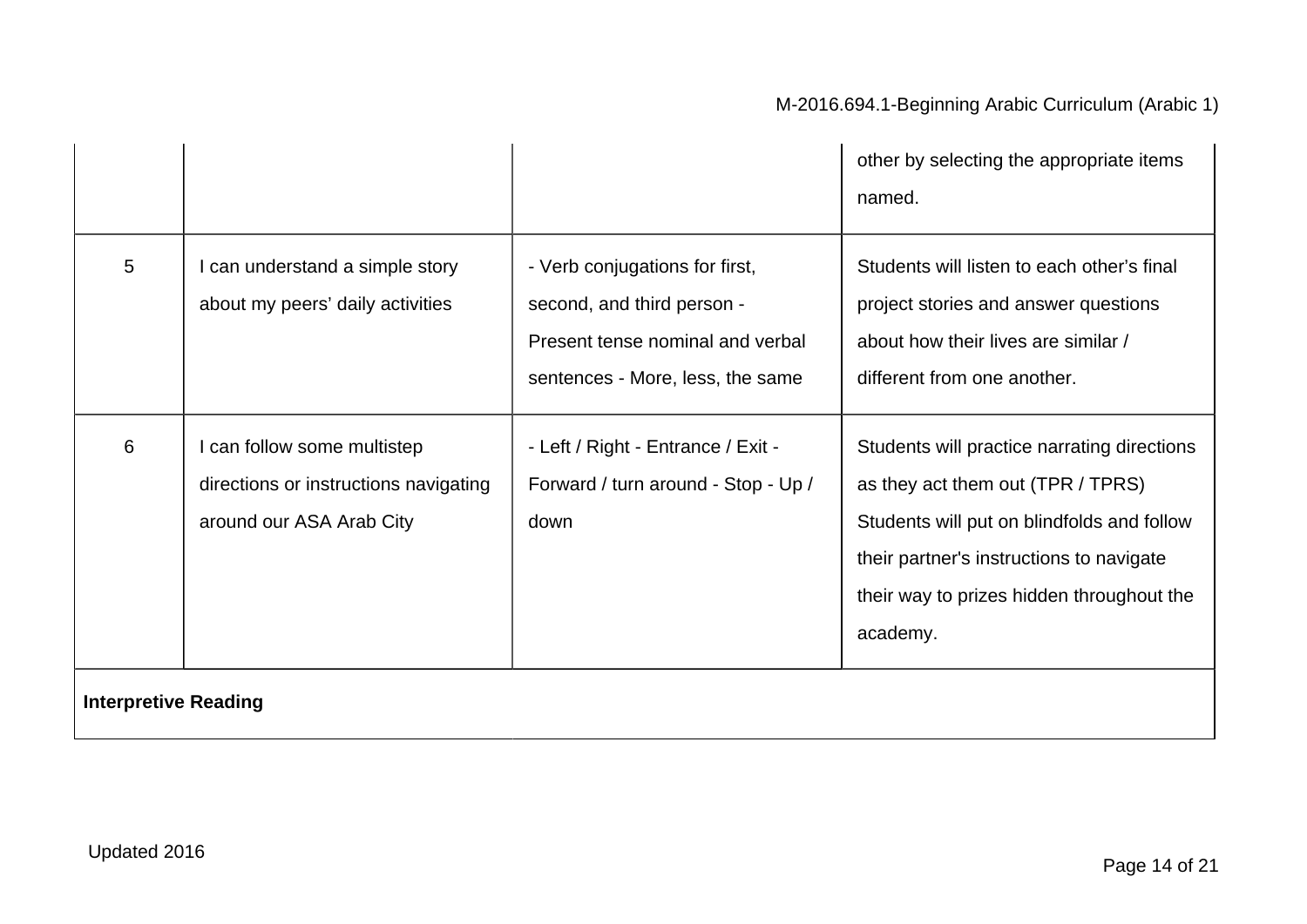| $\overline{7}$ | I can read simple information about<br>objects for sale at the soug (market)<br>of our ASA Arab City | - Names of food and supply items<br>for sale (see above) - For sale -<br>Price - Sale - Numbers 1-100    | Arabic 1 students will read signs made<br>by Arabic 2 students in our ASA Arab<br>soug (market) in order to find what<br>they need to compete in our shopping<br>simulation                                                                                                                                                                                           |
|----------------|------------------------------------------------------------------------------------------------------|----------------------------------------------------------------------------------------------------------|-----------------------------------------------------------------------------------------------------------------------------------------------------------------------------------------------------------------------------------------------------------------------------------------------------------------------------------------------------------------------|
| 8              | I can read the signs and directions<br>posted around our ASA Arab City                               | - Classroom, school, academy -<br>Mosque, church - Theater, cinema -<br>Restaurant, cafe - Park - Street | Students will create their own map of<br>our ASA Arab city, labeling different<br>types of buildings/areas, and practice<br>each each others labels Students will<br>navigate around a simulated city in the<br>school, which advanced students will<br>have decorated with different street signs<br>and "buildings" in order to make the<br>school seem like a city |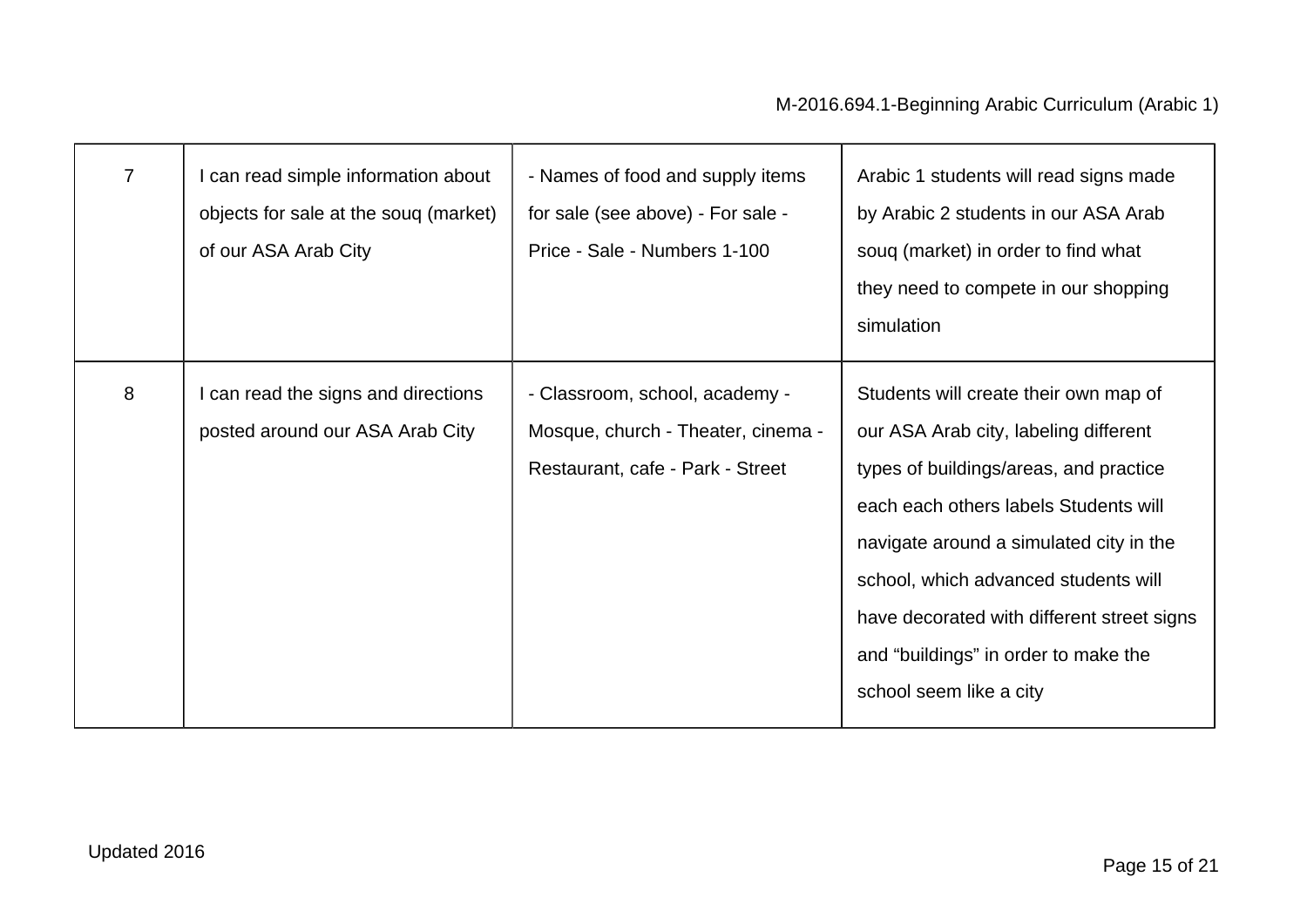| 9  | can recognize familiar names and<br>phrases describing daily life and<br>activities that take place in a city | - At, during, before, afterward -<br>First, second, last - Breakfast,<br>lunch, dinner - Morning, afternoon,<br>evening, night | Students will read captions of pictures<br>about the daily lives of young teenagers<br>in the Arab world. Students will draw<br>comparisons between their lives and<br>lives of students in the Arab world. |
|----|---------------------------------------------------------------------------------------------------------------|--------------------------------------------------------------------------------------------------------------------------------|-------------------------------------------------------------------------------------------------------------------------------------------------------------------------------------------------------------|
|    | <b>Presentational Speaking</b>                                                                                |                                                                                                                                |                                                                                                                                                                                                             |
| 10 | can express my likes and dislikes<br>about items sold in in the souq<br>(market) of our ASA Arab City         | - To buy / to sell - To like / to not<br>like - Good / not good "It would be<br>my pleasure" - "Let me pay for it"             | Students will engage in an all-academy<br>market game competing with one<br>another to buy and sell goods at the best<br>prices. Students will describe what they<br>wish to buy.                           |
| 11 | can present information about<br>family members and family life in                                            | Words for family and family<br>members (siblings, parents,<br>grandparents, maternal aunt and                                  | Act out simple scenarios with other<br>students, having small skits in front of the<br>class. Create and present a family tree,                                                                             |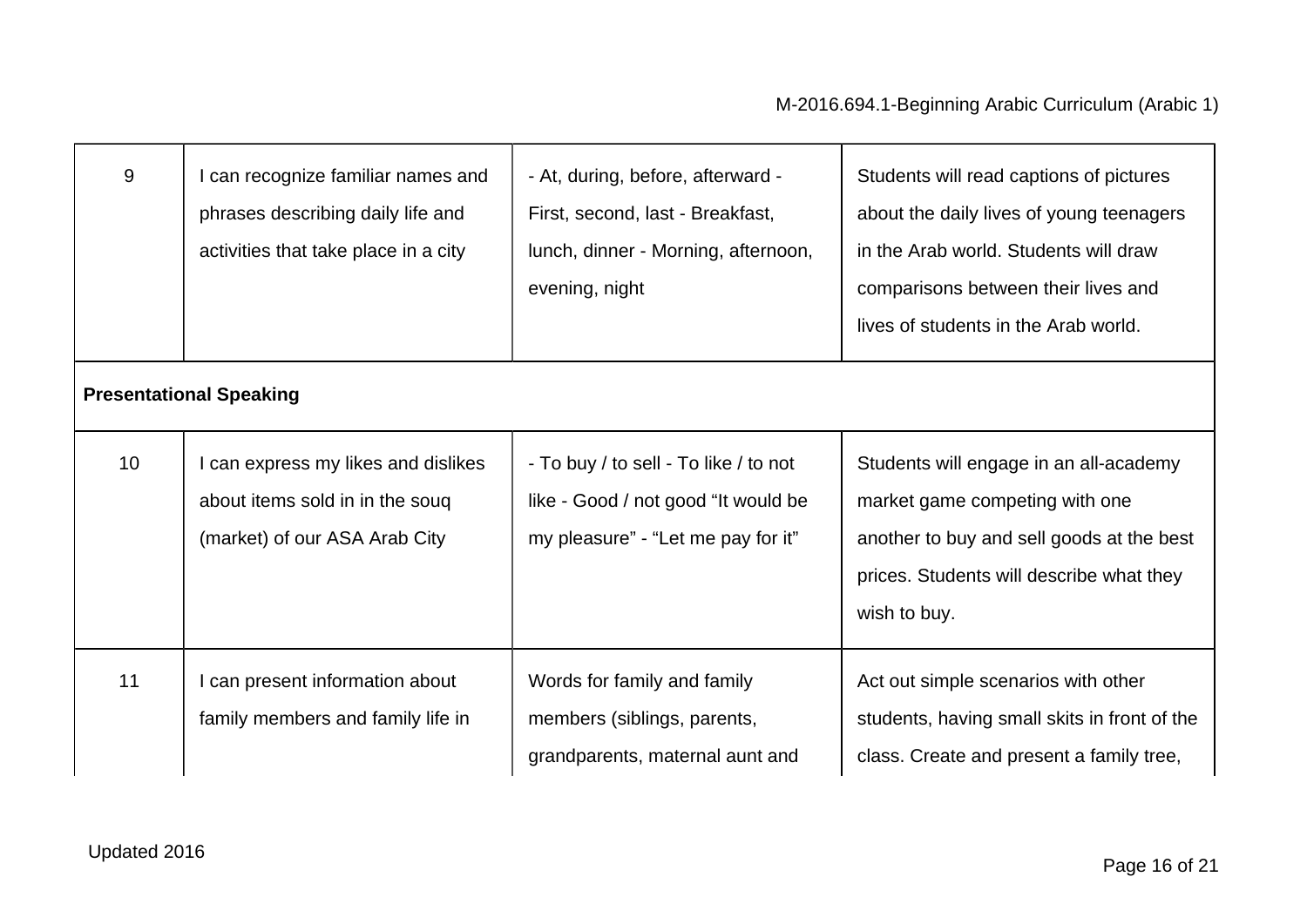### M-2016.694.1-Beginning Arabic Curriculum (Arabic 1)

|    | the Arab world using phrases and      | uncle, paternal aunt and uncle)        | that describes the different members          |
|----|---------------------------------------|----------------------------------------|-----------------------------------------------|
|    | simple sentences                      | Learning how the vocabulary for        | of the family. Students will also need to     |
|    |                                       | families in Arabic reflects the family | present the tree Create a storybook, that     |
|    |                                       | structure and cultural values,         | introduces readers about themselves           |
|    |                                       | comparing those values to those of     | and their family                              |
|    |                                       | the students'                          |                                               |
|    |                                       |                                        |                                               |
| 12 | I can narrate the activities my daily | - To like, to play, to talk, to watch, | Students will listen to short audio clips of  |
|    | life in Boston based on my written    | to eat, to drink - Every day, always,  | Arab teenagers talking about their daily      |
|    | short story                           | sometimes, never Students will         | lives Students will listen to their peers as  |
|    |                                       | learn about how young people in        | they share information about their daily      |
|    |                                       | the Arab world like to spend time,     | activities and fill out graphic organizers to |
|    |                                       | will compare how much time is          | document what they have learned               |
|    |                                       | spent with the family vs. with friends |                                               |
|    |                                       | in the Arab world and in their own     |                                               |
|    |                                       | lives                                  |                                               |
|    |                                       |                                        |                                               |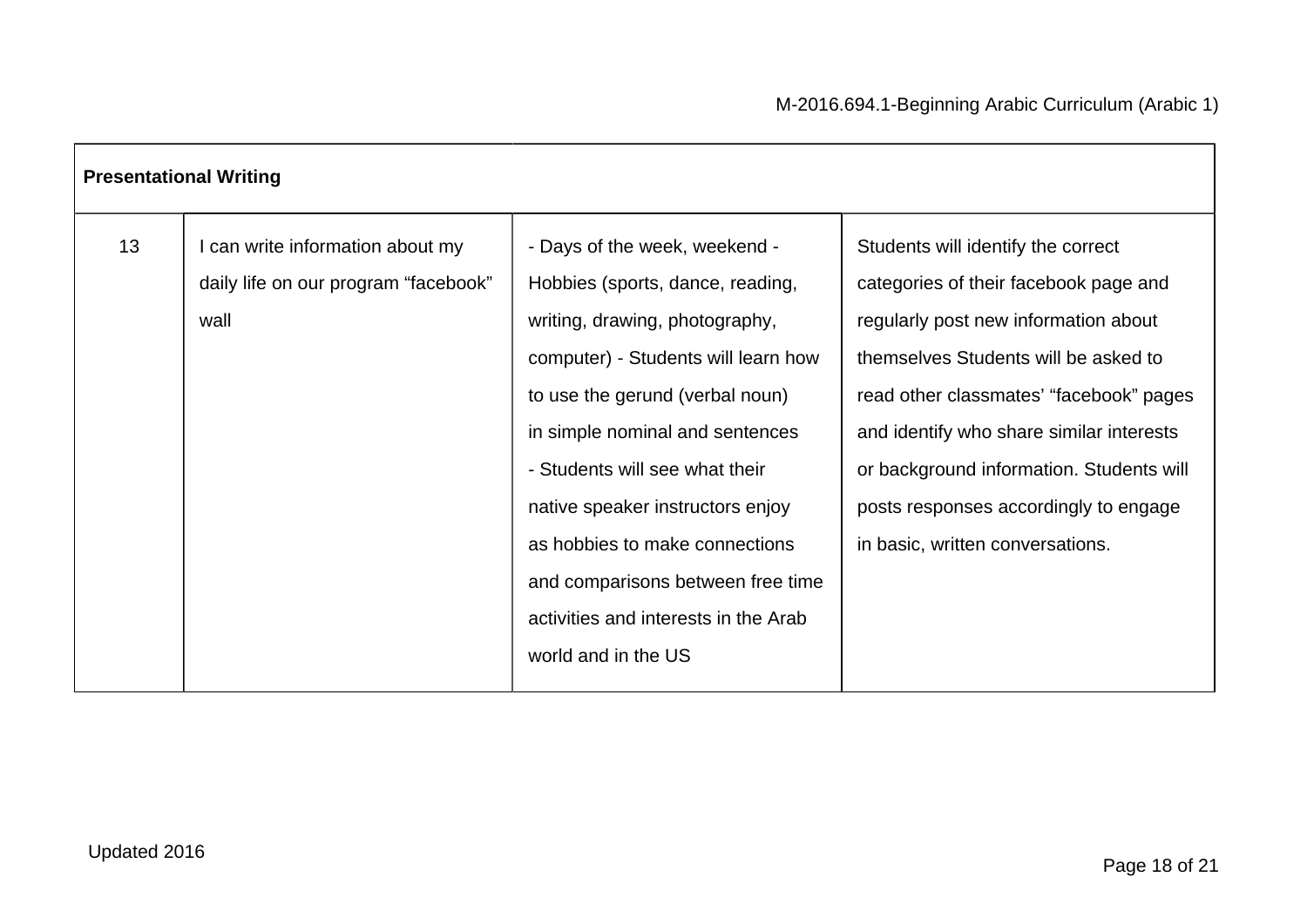| 14               | I can write a short story about my<br>daily life in Boston                            | - Downtown, university, school,<br>library, company, mosque, church,<br>garden, market - Bus, car, metro,<br>bicycle - To ride, to go, to stop,<br>to return - Use prepositions to<br>describe the location of cities and<br>places inside the cities. - Can<br>compare and contrast cities using<br>the comparative | Students write to one another their own<br>daily schedules for getting to school and<br>getting home. Students will discuss the<br>ways in which students in the Arab world<br>get to school, comparing and contrasting<br>it with their own lives.    |
|------------------|---------------------------------------------------------------------------------------|----------------------------------------------------------------------------------------------------------------------------------------------------------------------------------------------------------------------------------------------------------------------------------------------------------------------|--------------------------------------------------------------------------------------------------------------------------------------------------------------------------------------------------------------------------------------------------------|
| 15 <sub>15</sub> | I can write a shopping list for going<br>to the soug (market) of our ASA<br>Arab City | - fruit / vegetables (most common<br>types) - pens and pencils - paper /<br>notebooks clothing items                                                                                                                                                                                                                 | Students will spend the week preparing<br>for our ASA soug (market) simulation<br>by learning the names of basic items<br>relevant to their daily lives and that<br>will be available for "purchase" at the<br>soug. Students will make lists of items |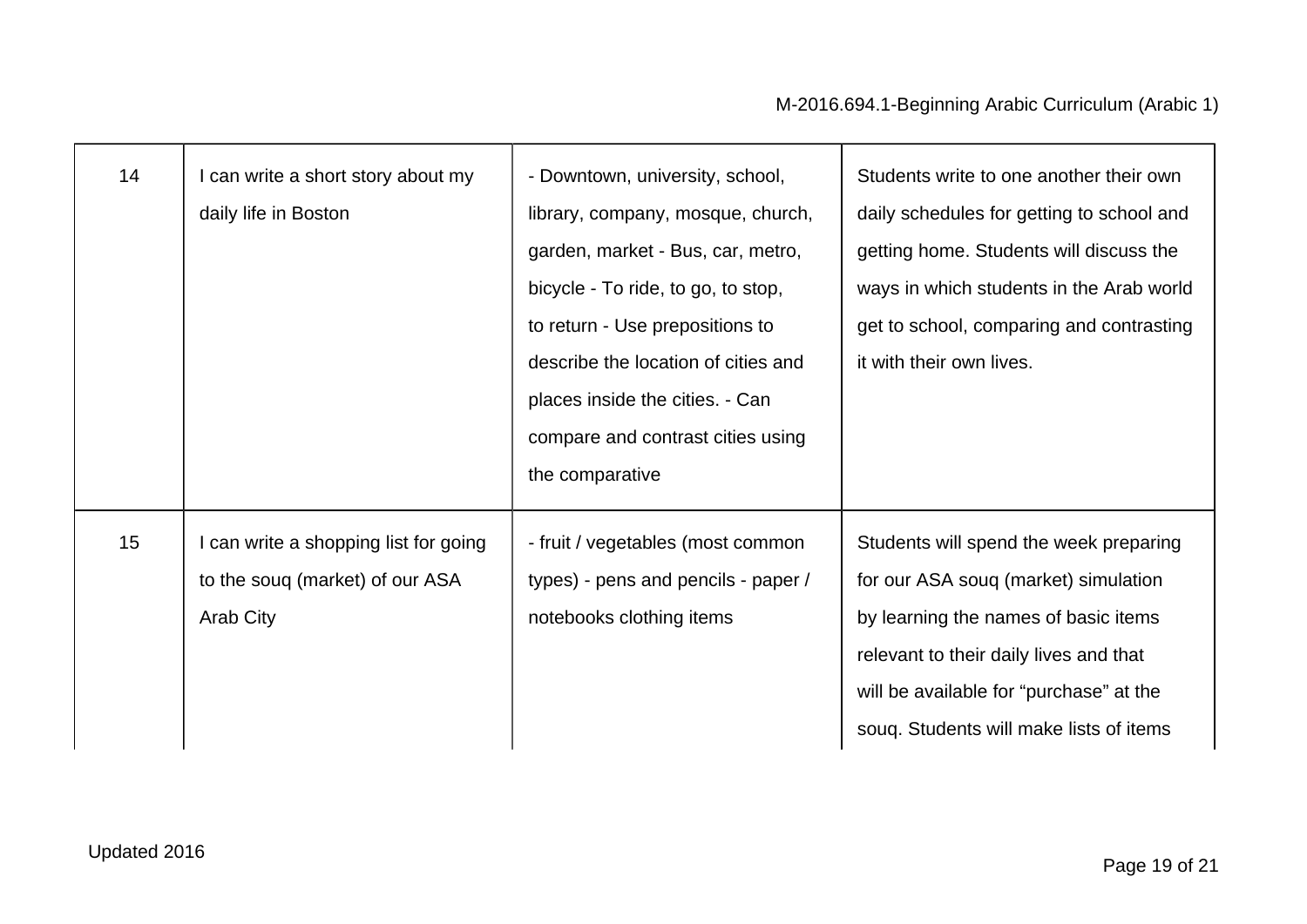|  | they wish to purchase to maximize their |
|--|-----------------------------------------|
|  | spending for our ASA soug (market)      |
|  | simulation                              |

### **Materials & Other Resources**

Students learn the alphabet by creating their own letter reference guide, based on the approach of the Marhaba! Curriculum. This approach promotes a student-centered understanding of each letter's attributes and how to use them. Additional resources for the program will be pulled from various sources including Alif Baa, Al-Kitaab, Ahlan wa Sahlan, Arabic for Life, and other textbooks produced for the college level. Time will be taken in order to modify these materials for high school students. Videos from Aswaat Arabiyya will be used. Authentic materials and resources that the program has purchased and gathered over the years (posters, games, musical instruments, maps). Resources will also be pulled from the teachers in the program, many of which have been teaching or have taught high school students in the Boston area.

### **Daily Schedule**

| ше | ----<br>. |
|----|-----------|